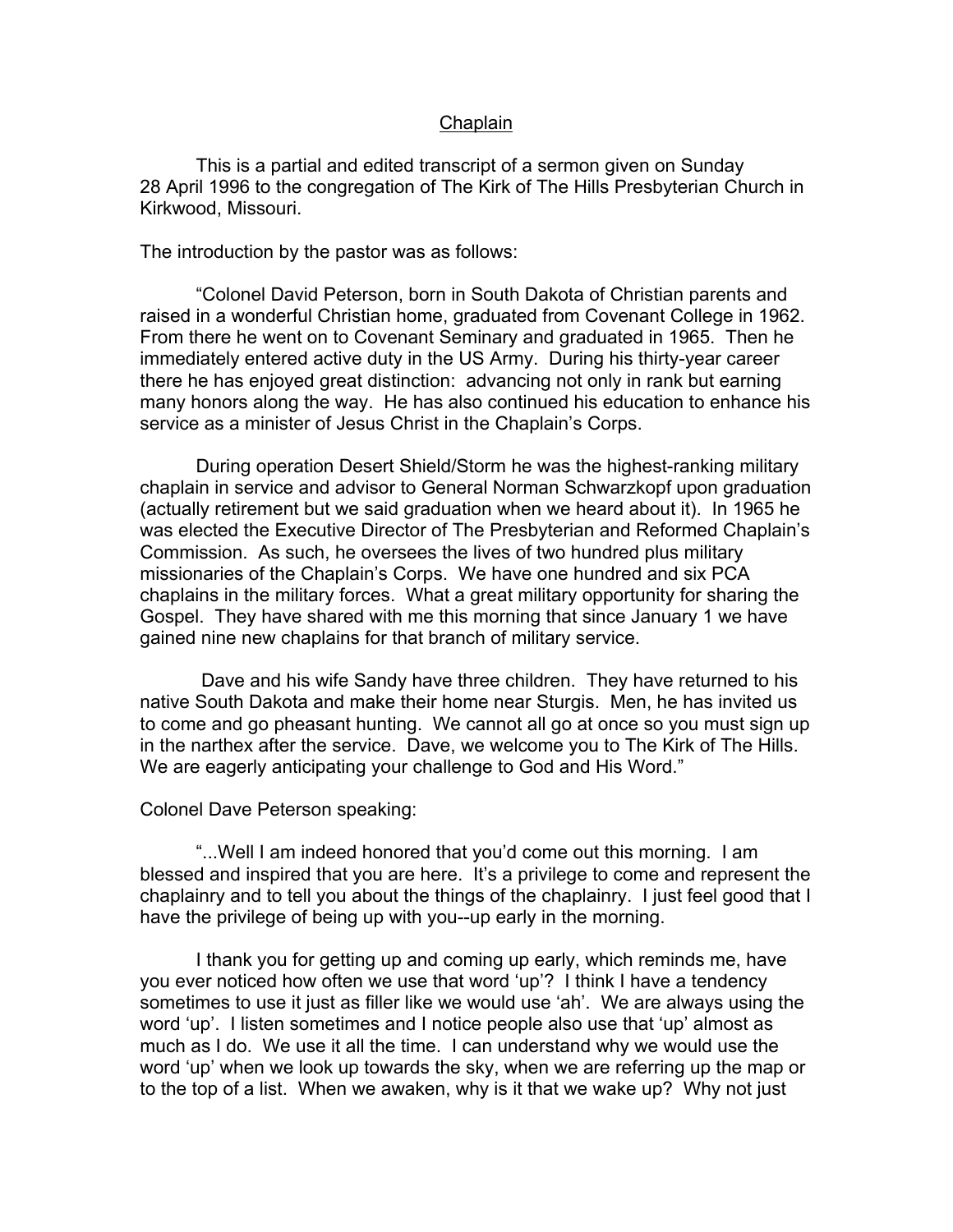awaken? When we stand, why do we stand up rather than just stand? We tear up. We tell people to cheer up. We get up early every morning. We fix up the house rather than just fix it. We drive up to Uncle Joe's. We polish up the silverware rather than just polish it. We are always 'upping'. Did you ever notice that? We up all the time. Why is it that when we get on a horse we say 'giddy up'? What does 'giddy up' mean? Why is it that babies spit up rather than just spit? Have you ever thought of that? We tidy up the house. We crank up the car. Our kids get out of line and we say 'shape up'. We 'Re-up' in the military instead of calling it re-enlisting. We are always up and I can understand some of it. If we are trying to teach the language to somebody that never heard it, I suspect it would be somewhat complicated. For example, tell that person who never heard the English language and is just learning that you have to get up early in the morning so you can be the first one in the office to open it up. Then you have to stay late so you can lock it up. I mean we are always 'upping'. We are. We stay up late and we do all kinds of things. Well, I looked up that word in the dictionary, by the way, and I noticed it took up three fourths of a page just to define. I am going to stop my little rendition on 'up' here before you get fed up and tell me to shut up about it. I do want to raise you up this morning and I hope I do not hiccup while doing it.

 I am here this morning to talk about this God who says: 'they shall mount up with wings,' 'as they go they shall run and not be weary' and 'they shall walk and not be faint.' Now I want to read from my background scripture a passage from chapter two of I Thessalonians. I am not going to have an exegetical sermon this morning and I say that not necessarily apologetically but just to let you know. I know that you are used to great expository preaching here and I am going to be talking more on the topical line because I want to tell you a little bit about the chaplainry. I did want to read us a background scripture, I Thessalonians 2:1-12 and 19-20.

 NIV 'You know, brothers, that our visit to you was not a failure. We had previously suffered and been insulted in Philippi, as you know, but with the help of our God we dared to tell you his gospel in spite of opposition. For the appeal we make does not spring from error or impure motives, nor are we trying to trick you. On the contrary, we speak as men approved by God to be entrusted with the gospel. We are not trying to please men but God, who test our hearts. You know we never used flattery, nor did we put on a mask to cover up greed--God is our witness. We were not looking for praise from men, not from you or anyone else. As apostles of Christ we could have been a burden to you, but we were gentle among you, like a mother caring for her little children. We loved you so much that we were delighted to share with you not only the gospel of God but our lives as well, because you had become so dear to us. Surely you remember, brothers, our toil and hardship; we worked night and day in order not to be a burden to anyone while we preached the gospel of God to you. You are witnesses, and so is God, of how holy, righteous and blameless we were among you who believed. For you know that we dealt with each of you as a father deals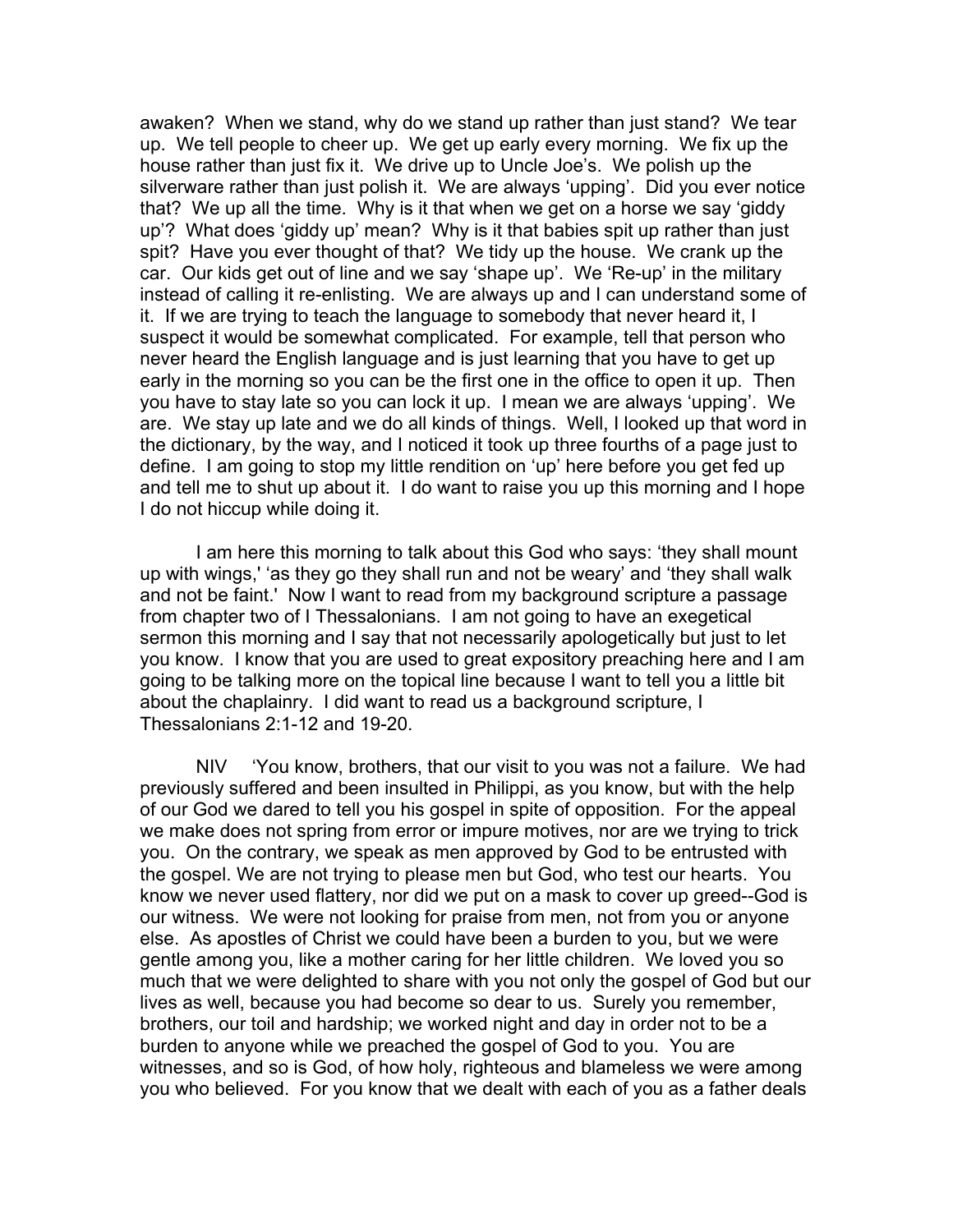with his own children, encouraging, comforting and urging you to live lives worthy of God, who calls you into his kingdom and glory.

 For what is our hope, our joy, or the crown in which we will glory in the presence of our Lord Jesus when he comes? Is it not you? Indeed, you are our glory and joy.'

 My favorite theme in scripture is the providence of God. The purpose of God in every providence is the revelation of God in redemption of His Glory. All of redemptive history is a story of a 'sweet and bitter' prophecy. He was speaking from the book of Ruth. He providentially led me, He works His will and God has a plan. Being in Fort Bragg in 1985 in the 0-6 Colonel Chaplain slot, airborne with my A and B (winter and summer) bag packed, never knowing when we hit the green ramp on our C-130 transports or if we are going to war or alert is exciting. Let me tell you!

 We had one hundred and sixty to two hundred chaplains in our Corps in Desert Shield and Desert Storm. In August we had some rumblings and soon the 24<sup>th</sup> Infantry went on alert and then they were over there. I knew we were in for something. You have no idea how large the  $24<sup>th</sup>$  is and when  $7<sup>th</sup>$  Corps (The day after election they started to ship eight-hundred railroad cars were unloaded in the Northern ports of West Germany and sent by ship to our command) of USUAR went on alert, I knew then something was up.

 In August, I found myself in the country of Saudi Arabia. My first job in Central Command was to write the policy for the AOR (area of responsibility). We were not able to wear our branch insignia of the cross and we were not going to be able to take wine into the country. I was supposed to plan this for all the denominations and there are a significant number of denominations that require the use of wine for the sacrament and we're going to have to operate differently. I said: 'No, No. Wait a minute, freedom of religion, etc.' I thought this was going to be a two or three day operation to staff this?! When you staff a paper like this, you always have to staff it with a staff before you send it up to the General to sign. If you have non-concurrences you work those out and I was getting nothing but non-concurrences. We were fighting and hassling and I was running to the Chief of Staff who was tired of me. About the fifth day, a rabbi in one of our local installations accepted an interview with the BBC. He was excited, because he was the rabbi for the 24<sup>th</sup> Infantry. (FYI: You know that people in Saudi Arabia are highly sensitive about their religion. Their traditions are very important to them. The King of Saudi Arabia is the keeper of the faith, and so you know you have the whole Arab world looking upon him as such. There is Mohammed. There are two holy sites of Mecca and Medina. There is pressure, lots of pressure.) In the interview he says that for the first time since the seventh century there will be a rabbi on Saudi Arabia soil. He is already there. He says for the first time in thirteen centuries this rabbi will blow the Ram's Horn and initiate Yom Kippur and Rosh Hashanah. He also said a few more things. The